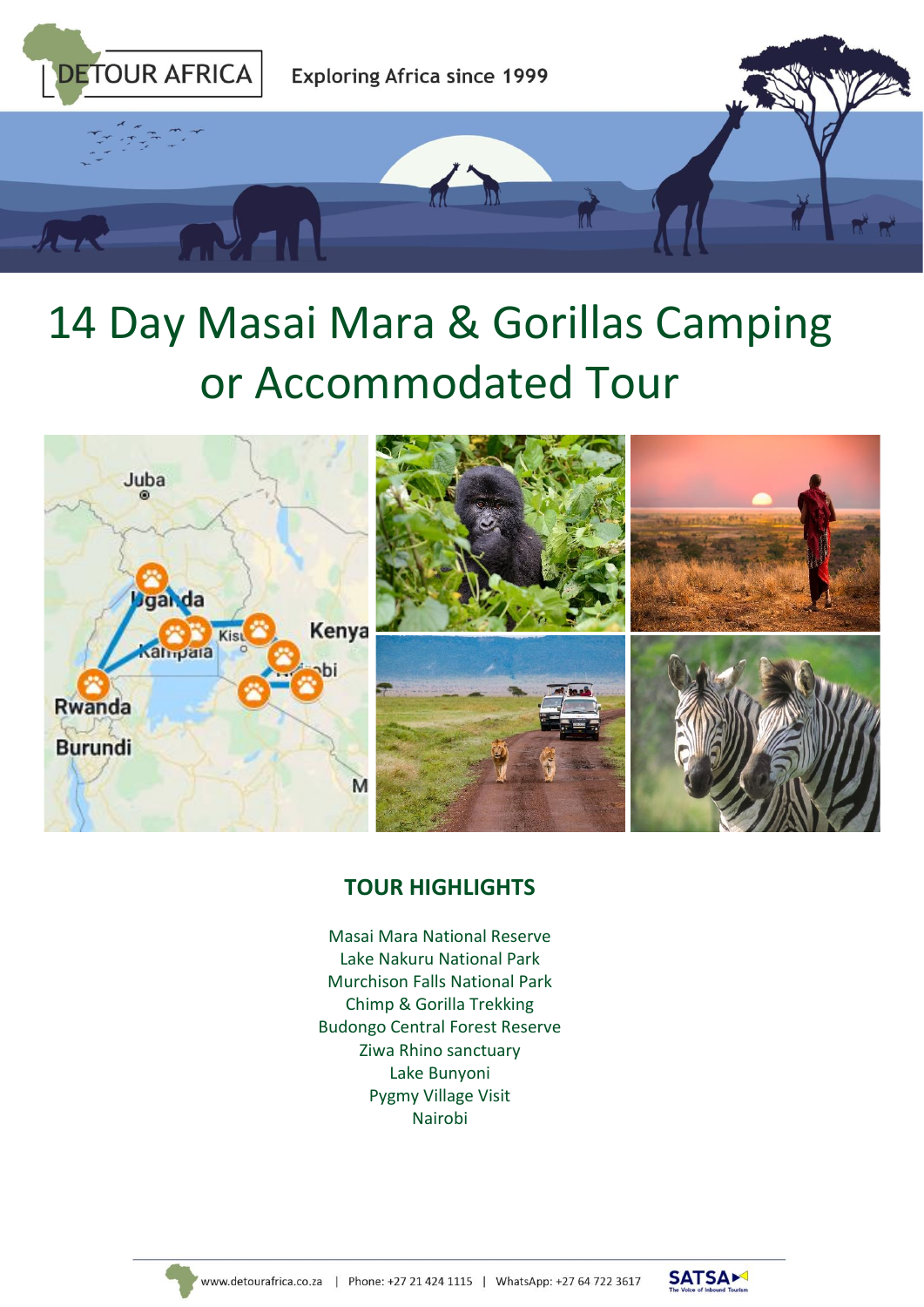### **TOUR ITINERARY**

#### **14 Days| Kenya, Uganda**

Information is subject to change. Travel times and accommodation can change depending on road or weather conditions, etc. These are used as a guideline only.

#### **DAY 1: MASAI MARA NATIONAL RESERVE**

We leave the capital of Nairobi and travel to the Masai Mara, world renowned for its endless plains of wild animals and spectacular beauty. The visit to the Masai Mara is operated in safari type vehicles and not the overland truck. For this reason, you are asked to pack a small overnight bag to travel with. You will need your towel, clothes, toiletries and camping essentials.

| <b>Accommodation</b>                                                           | Masai Mara Excursion http://www.keniatours.com                                                    |  |
|--------------------------------------------------------------------------------|---------------------------------------------------------------------------------------------------|--|
| <b>Accommodated:</b> Permanent tent with shared ablutions<br><b>Facilities</b> |                                                                                                   |  |
|                                                                                | <b>Camping:</b> Permanent tent with shared ablutions                                              |  |
|                                                                                | Please visit the website of the accommodation provider for a full list of the facilities offered. |  |
| Route                                                                          | Nairobi to Masai Mara                                                                             |  |
| <b>Meals</b>                                                                   | Lunch, Dinner                                                                                     |  |
| <b>Included Highlight</b>                                                      | <b>Masai Mara Excursion</b>                                                                       |  |

#### **DAY 2: MASAI MARA NATIONAL RESERVE**

The rolling grasslands of the Masai Mara offer ideal game viewing and photographic opportunities. Some of the animals that could be found here include elephant, black rhino, buffalo, leopard, cheetah, wildebeest, zebra and gazelle. Hippo and crocodile abound in the muddy brown waters of the rivers, which traverse this reserve. Today we will spend the entire day game driving through the Mara in search of all the animals.

| <b>Accommodation</b>      | Masai Mara Excursion http://www.keniatours.com                                                    |
|---------------------------|---------------------------------------------------------------------------------------------------|
| <b>Facilities</b>         | <b>Accommodated:</b> Permanent tent with shared ablutions                                         |
|                           | <b>Camping: Permanent tent with shared ablutions</b>                                              |
|                           | Please visit the website of the accommodation provider for a full list of the facilities offered. |
| <b>Meals</b>              | Breakfast, Lunch, Dinner                                                                          |
| <b>Included Highlight</b> | <b>Masai Mara Excursion</b>                                                                       |

#### **DAY 3: LAKE NAKURU NATIONAL PARK**

This morning we bid the Mara farewell before heading to Lake Nakuru National Park where we will enjoy an afternoon game drive through the park. Lake Nakuru is home to large flocks of flamingos and pelicans as well as black & white rhino, leopard, lion and numerous buck. Originally created as a bird sanctuary, Lake Nakuru was upgraded to National Park status in 1968.

| <b>Accommodation</b>      | Waterbuck Hotel https://www.waterbuck.co.ke                                                       |  |
|---------------------------|---------------------------------------------------------------------------------------------------|--|
| <b>Facilities</b>         | <b>Accommodated:</b> Two per room with en-suite                                                   |  |
|                           | <b>Camping:</b> Two per room with en-suite                                                        |  |
|                           | Please visit the website of the accommodation provider for a full list of the facilities offered. |  |
| <b>Route</b>              | Masai Mara Reserve to Lake Nakuru National Park                                                   |  |
| <b>Meals</b>              | Breakfast, Lunch, Dinner                                                                          |  |
| <b>Included Highlight</b> | Lake Nakuru NP Game Drive                                                                         |  |

#### **DAY 4: JINJA**

This morning we not only cross the border into Uganda, but shortly after setting out this morning we cross the Equator on our way to Jinja. Jinja is Uganda's second largest city and most famous as the point where the Nile (officially the Victoria Nile) flows out of Lake Victoria and begins the 6695 kilometre journey to Egypt and the Mediterranean.



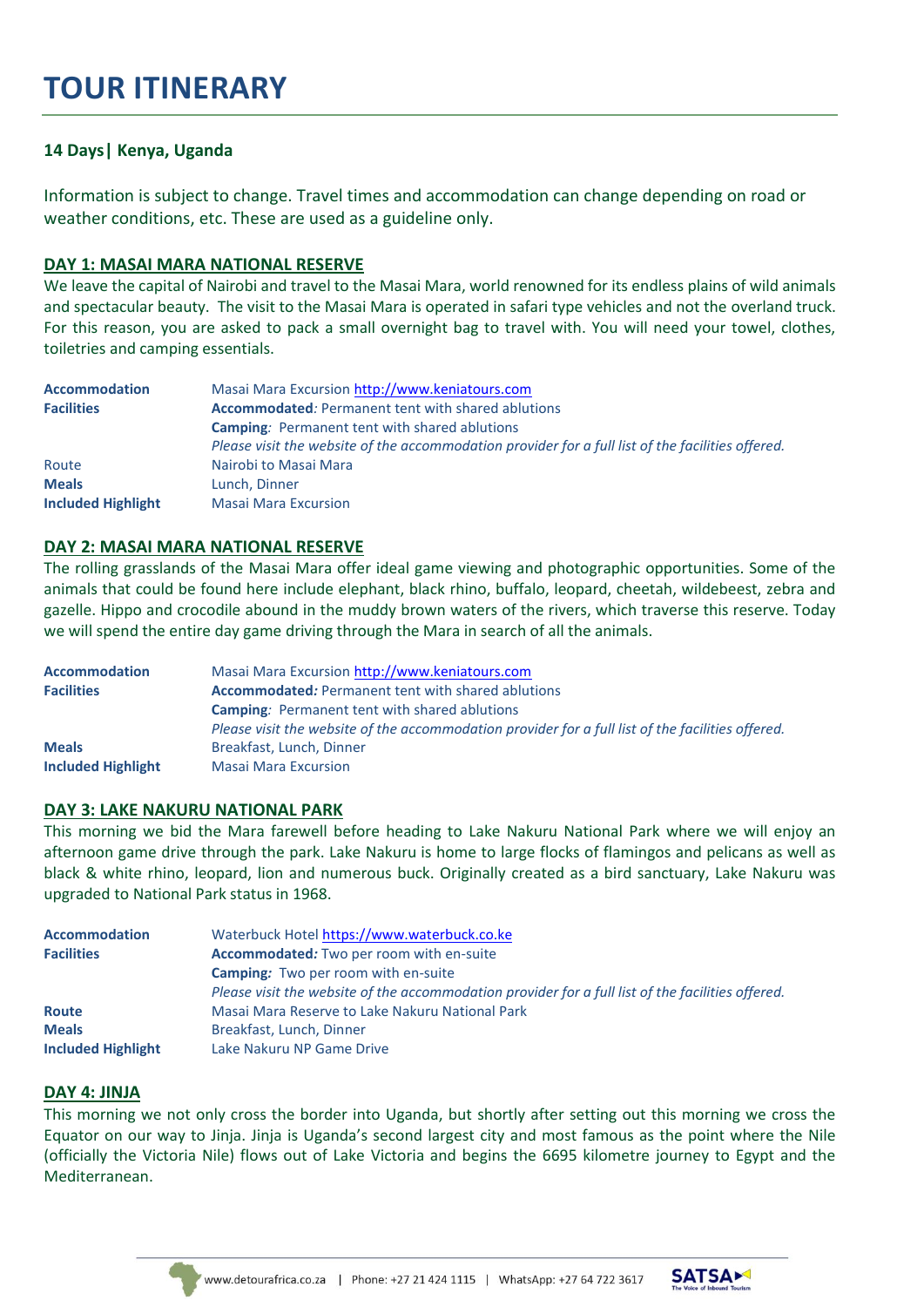| <b>Accommodation</b>      | Kalagala Falls Tented and Overland Camp http://adrift.ug/kalagala-falls-overland-camp             |  |
|---------------------------|---------------------------------------------------------------------------------------------------|--|
| <b>Facilities</b>         | Accommodated: Two per room with shared ablutions                                                  |  |
|                           | <b>Camping:</b> Campsite with shared ablutions                                                    |  |
|                           | Please visit the website of the accommodation provider for a full list of the facilities offered. |  |
| <b>Route</b>              | Lake Nakuru to Jinja                                                                              |  |
| <b>Meals</b>              | Breakfast, Lunch, Dinner                                                                          |  |
| <b>Included Highlight</b> | Crossing of the Equator                                                                           |  |

#### **DAY 5: MASINDI – MURCHISON FALLS NATIONAL PARK**

After a quick stop in the city of Kampala, we head in the direction of The Murchison Falls National Park. Also referred to as the Kabaraga Falls, Murchison Falls is a waterfall found on the course of the great Nile and is located within the Murchison National Park. The park is recognized as one of the best National Parks in Uganda. After settling into our accommodation in Masindi, your guide will brief you on the activities for the following day.

| <b>Accommodation</b>     | Kabalega Resort http://www.kabalegaresort.com/                                                    |  |  |
|--------------------------|---------------------------------------------------------------------------------------------------|--|--|
| <b>Facilities</b>        | <b>Accommodated:</b> Two per room with en-suite ablutions                                         |  |  |
|                          | <b>Camping:</b> Campsite with shared ablutions                                                    |  |  |
|                          | Please visit the website of the accommodation provider for a full list of the facilities offered. |  |  |
| <b>Route</b>             | Jinja to Masindi                                                                                  |  |  |
| <b>Meals</b>             | Breakfast, Lunch, Dinner                                                                          |  |  |
| <b>Optional Activity</b> | Ziwa Rhino Walk                                                                                   |  |  |

#### **DAY 6: MASINDI – BUDONGO CENTRAL FOREST RESERVE**

Budongo Forest is the biggest Mahogany forest found in the whole of East Africa and is home to the largest number of chimpanzees throughout Uganda. It is believed that there are between 600 – 700 chimpanzees in Budongo and this morning we will meet up with our chimp guide who will take us on our trek through the forest in search of the chimps. We will also enjoy a boat cruise in the park. Note: As the Chimp trekking is limited

to 12 guests per trek, should there be more than 12 guests on a tour the trekking will be split between the morning and the afternoon. Therefore you may find that you will first do the game drive activity followed by the Chimp trekking or vice versa. Please allow for flexibility.

| <b>Accommodation</b>      | Kabalega Resort http://www.kabalegaresort.com/                                                    |  |
|---------------------------|---------------------------------------------------------------------------------------------------|--|
| <b>Facilities</b>         | <b>Accommodated:</b> Two per room with en-suite ablutions                                         |  |
|                           | <b>Camping:</b> Campsite with shared ablutions                                                    |  |
|                           | Please visit the website of the accommodation provider for a full list of the facilities offered. |  |
| <b>Meals</b>              | Breakfast, Lunch, Dinner                                                                          |  |
| <b>Included Highlight</b> | Chimp trekking (half day) / Nile River Cruise                                                     |  |

#### **DAY 7: LAKE KIKORONGO**

This morning we depart Masindi and transfer towards the edges of the Queen Elizabeth National Park. Our accommodation for the night is nestled atop a hill overlooking Lake Kikorongo.

| Simba Safari Camp https://ugandalodges.com/simba/                                                 |
|---------------------------------------------------------------------------------------------------|
| Accommodated: Two per room with En-suite bathroom                                                 |
| <b>Camping:</b> Campsite with shared ablutions                                                    |
| Please visit the website of the accommodation provider for a full list of the facilities offered. |
| Masindi to Lake Kikorongo                                                                         |
| Breakfast, Lunch, Dinner                                                                          |
|                                                                                                   |

#### **DAY 8: GORILLAS (LAKE BUNYONYI)**

Crossing the Equator once more we travel south to the beautiful scenery of Lake Bunyonyi. With eager anticipation we prepare for the upcoming Gorilla trekking excursion and tonight we will receive a briefing on what to expect.

| <b>Accommodation</b>                                                          | Lake Bunyonyi Overland Resort https://mbzgroup.africa/                                            |  |  |
|-------------------------------------------------------------------------------|---------------------------------------------------------------------------------------------------|--|--|
| <b>Accommodated:</b> Two per room with En-suite bathroom<br><b>Facilities</b> |                                                                                                   |  |  |
|                                                                               | <b>Camping:</b> Campsite with shared ablutions                                                    |  |  |
|                                                                               | Please visit the website of the accommodation provider for a full list of the facilities offered. |  |  |
| <b>Route</b>                                                                  | Kampala to Lake Bunyonyi                                                                          |  |  |
|                                                                               |                                                                                                   |  |  |

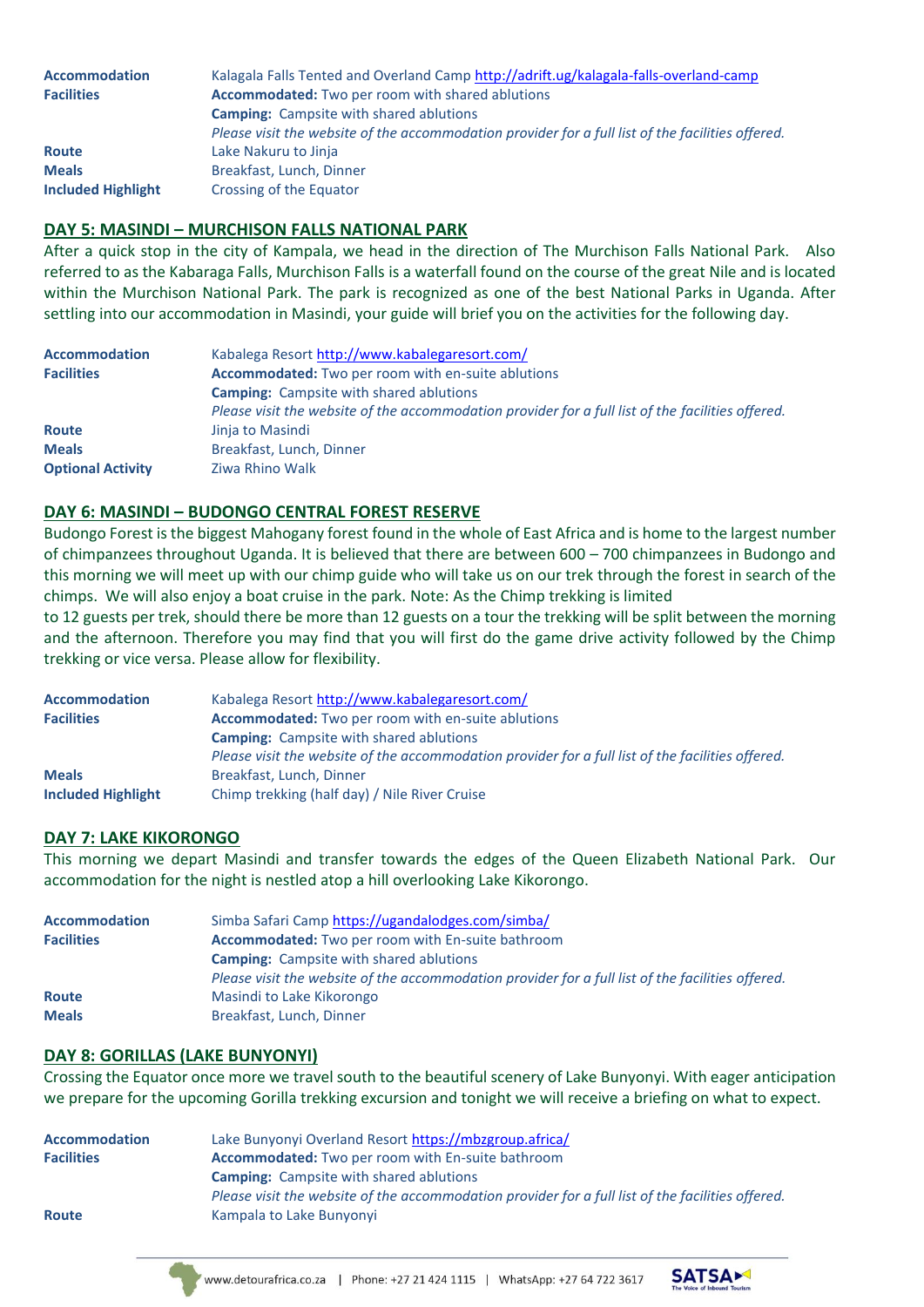#### **DAY 9: GORILLAS (LAKE BUNYONYI)**

The mountain gorilla is extremely endangered and while exact numbers vary it is widely assumed that there are only around 650 left. Visiting the gorillas is a great way to support their future on earth as the money spent on permits is used for their protection. An extremely important part of the future conservation of the remaining gorillas rests in the community development work – as local communities change their attitudes towards wildlife and start to protect rather than poach, the future of the mountain gorilla is assured.

As permits granting permission to visit the gorillas are extremely limited we require flexibility in both the tour itinerary and where we actually visit them. The home of the mountain gorillas is completely at odds with man-made borders and so their range encompasses Uganda, Rwanda and the DRC (Democratic Republic of the Congo). Whenever possible we choose to make use of the National Park in Uganda, but this depends on the availability of permits. Should we not obtain permits to visit the mountain gorillas in Uganda then we will inform all passengers beforehand that the tour will travel to Rwanda or DRC.

On your free day in Bunyonyi you will have the opportunity to participate in certain optional activities. You can also go hiking or explore the area on a mountain bike.

| <b>Accommodation</b>     | Lake Bunyonyi Overland Resort https://mbzgroup.africa/                                                |  |  |
|--------------------------|-------------------------------------------------------------------------------------------------------|--|--|
| <b>Facilities</b>        | Accommodated: Two per room with En-suite bathroom                                                     |  |  |
|                          | <b>Camping:</b> Campsite with shared ablutions                                                        |  |  |
|                          | Please visit the website of the accommodation provider for a full list of the facilities offered.     |  |  |
| Route                    | Lake Bunyonyi National Park to the starting point of the gorilla trek (in safari or smaller vehicles) |  |  |
| <b>Meals</b>             | Breakfast, Lunch, Dinner                                                                              |  |  |
| <b>Optional Activity</b> | Gorilla Trekking, Pygmy visit, Rwanda day tour                                                        |  |  |

#### **DAY 10: GORILLAS (LAKE BUNYONYI)**

Although there are 2 days allocated to Gorilla Trekking you will only spend one day on the trek. The other days are there to provide a large enough window in which to obtain permits and to allow the entire group to trek if there are more than 6 of you on the tour.

| <b>Accommodation</b>     | Lake Bunyonyi Overland Resort https://mbzgroup.africa/                                            |  |
|--------------------------|---------------------------------------------------------------------------------------------------|--|
| <b>Facilities</b>        | Accommodated: Two per room with En-suite bathroom                                                 |  |
|                          | <b>Camping:</b> Campsite with shared ablutions                                                    |  |
|                          | Please visit the website of the accommodation provider for a full list of the facilities offered. |  |
| <b>Meals</b>             | Breakfast, Lunch, Dinner                                                                          |  |
| <b>Optional Activity</b> | Gorilla Trekking, Pygmy visit, Rwanda day tour                                                    |  |

#### **DAY 11: LAKE BUNYONYI - KAMPALA**

This morning we set off on our return journey to Kampala and make a third crossing of the Equator along our way. Tonight your guide will brief you on the activities available in Jinja so that you can plan your day tomorrow. We overnight in Kampala.

| <b>Accommodation</b> | Hillside Plaza Hotel                                                                              | http://www.hillsideplazahotel.co.ug/ |  |
|----------------------|---------------------------------------------------------------------------------------------------|--------------------------------------|--|
| <b>Facilities</b>    | <b>Accommodated:</b> Two per room with En-suite bathroom                                          |                                      |  |
|                      | <b>Camping:</b> Two per room with En-suite bathroom                                               |                                      |  |
|                      | Please visit the website of the accommodation provider for a full list of the facilities offered. |                                      |  |
| <b>Route</b>         | Lake Bunyonyi to Kampala                                                                          |                                      |  |
| <b>Meals</b>         | Breakfast, Lunch, Dinner                                                                          |                                      |  |

#### **DAY 12: JINJA**

A short distance from Kampala, Jinja offers many exciting activities and your guide will assist you to plan for this day. Most activities are focussed around the waters of the Nile and these include rafting, kayaking and a variety of cruises on Africa's largest river. While those who may be less inclined to water sports can enjoy horse riding or a quadbike adventure on dry land.



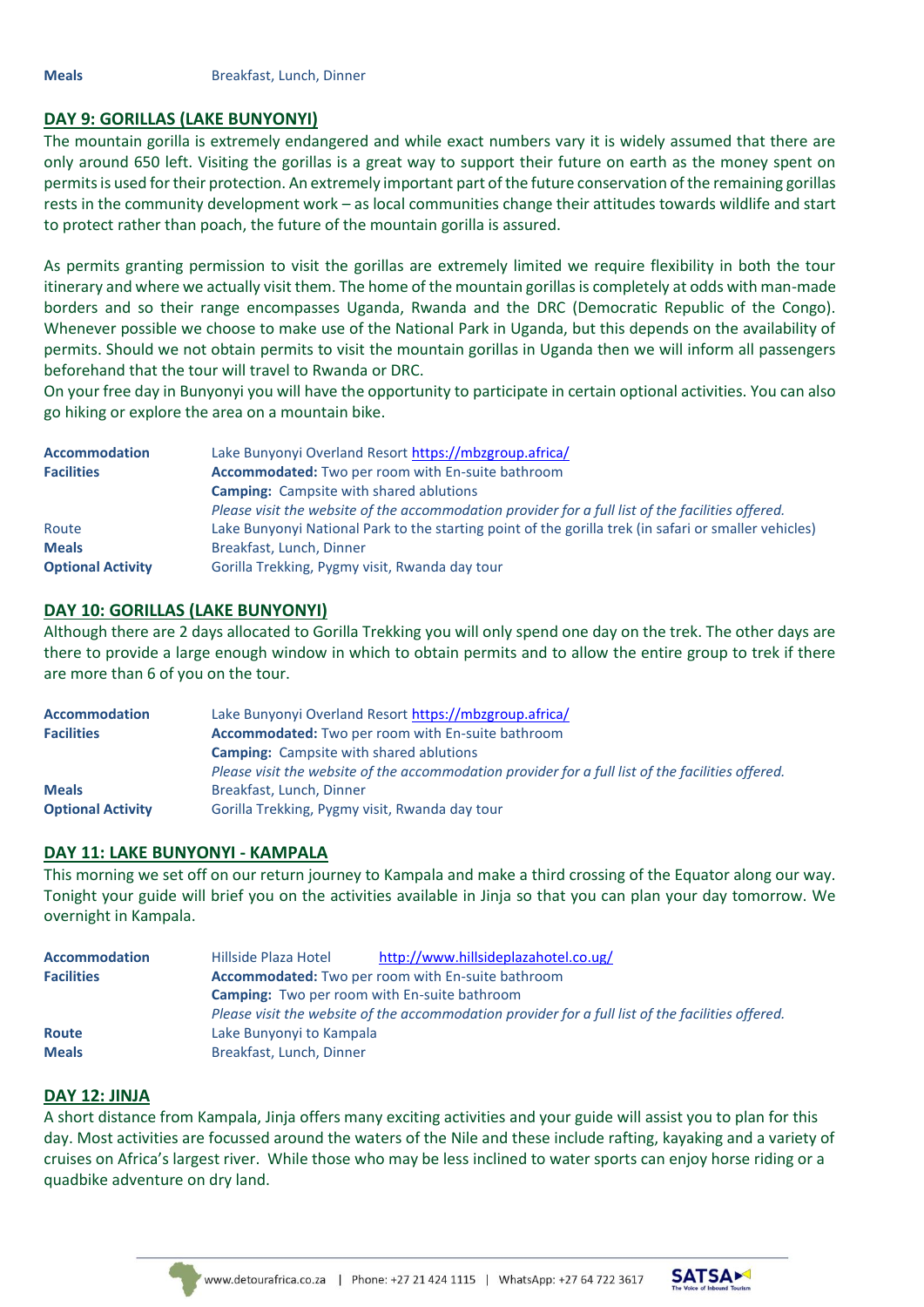| <b>Accommodation</b>     | Kalagala Falls Tented and Overland Camp http://adrift.ug/kalagala-falls-overland-camp             |
|--------------------------|---------------------------------------------------------------------------------------------------|
| <b>Facilities</b>        | <b>Accommodated:</b> Two per room with shared ablutions                                           |
|                          | <b>Camping:</b> Campsite with shared ablutions                                                    |
|                          | Please visit the website of the accommodation provider for a full list of the facilities offered. |
| <b>Route</b>             | Kampala to Jinja                                                                                  |
| <b>Meals</b>             | Breakfast, Lunch, Dinner                                                                          |
| <b>Optional Activity</b> | Quad biking, kayaking, rafting                                                                    |

#### **DAY 13: KENYA - ELDORET**

Returning to Kenya we visit Eldoret, the country's 5th largest city. The Great Rift Valley is still the dominant geographical feature of this region and the altitude at Eldoret is 2100 metres above sea level.

| <b>Accommodation</b> | Naiberi River Camp http://www.naiberi.com                                                         |
|----------------------|---------------------------------------------------------------------------------------------------|
| <b>Facilities</b>    | <b>Accommodated:</b> Two per room with shared ablutions                                           |
|                      | <b>Camping:</b> Campsite with shared ablutions                                                    |
|                      | Please visit the website of the accommodation provider for a full list of the facilities offered. |
| <b>Route</b>         | Jinja to Eldoret                                                                                  |
| <b>Meals</b>         | Breakfast, Lunch, Dinner                                                                          |
| <b>Border Post</b>   | Kenya: Busia 09256 454 3482                                                                       |
|                      | Uganda: Malaba                                                                                    |

#### **DAY 14: NAIROBI**

Returning to Nairobi this afternoon we reflect on many memories that we have gathered together and brace ourselves for a return to the busy streets of Nairobi. Your tour ends upon arrival in Nairobi.

| <b>Accommodation</b> | Own Arrangements / Post tour accommodation can be booked through your agent. |
|----------------------|------------------------------------------------------------------------------|
| <b>Route</b>         | Eldoret to Nairobi                                                           |
| <b>Meals</b>         | Breakfast, Lunch                                                             |

**The Itinerary is flexible and can be changed without notice in order to accommodate the best possible viewing of the Mountain Gorillas. The Permit price to visit the Gorillas can also change without notice.**

**-------------------------------------------------------------------------------------------------------------------------------------------------------**

# **TOUR INFORMATION**

#### **Pre-Departure Information:**

Once booking has been confirmed we will send you a full and detailed pre-departure Booklet to help you prepare. Below is some basic tour information.

#### **Tour departure point**

Please ensure you arrive at the departure point at least 30 minutes before the scheduled departure time **7.00am** Hilton Nairobi, Mama Ngina Street Nairobi, Kenya Tel: +254 20 2790311<https://www.hilton.com/en/hotels/nbohitw-hilton-nairobi/>

#### **Tour ending point**

Hilton Nairobi, Mama Ngina Street Nairobi, Kenya Tel: +254 20 2790311<https://www.hilton.com/en/hotels/nbohitw-hilton-nairobi/>



www.detourafrica.co.za | Phone: +27 21 424 1115 | WhatsApp: +27 64 722 3617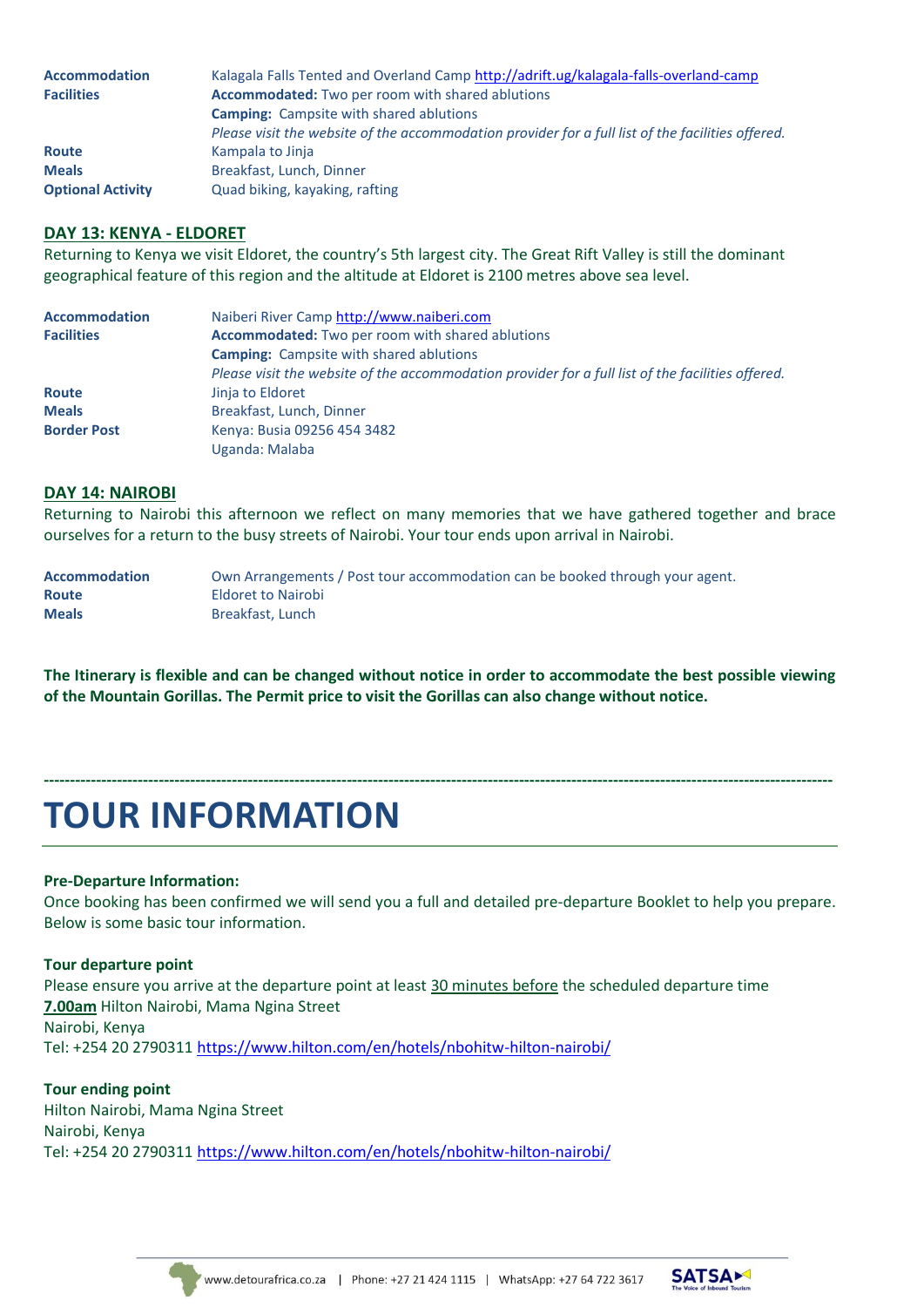#### **PCR Testing / Requirements**

All guests participating in this tour should adhere to and be familiar with any mandatory covid-19 vaccine requirements or PCR testing requirements of the country/countries being visited. All costs associated with PCR testing will be for the guests' own account.

#### **Maximum Number of Passengers**

20 - All protocols and government regulations in terms of carrying capacity will be adhered to at the time of travel)

#### **After hours emergency contact**

Our reservations staff are available to receive emergency calls. We would like to request that you respect this emergency number and use it only in the event of emergencies. Please only contact this number if, for example, you have missed your incoming flight, you cannot find your airport transfer, or you are running late for your tour departure.

*If calling from outside South Africa: 0027 82 578 2199 If calling within South Africa: 082 578 2199*

#### **Arrival / Departure**

Please be sure to arrive 1 day before your tour is due to depart. This will avoid any unforeseen problems. We also highly recommend that you book your flights to depart the day after the tour officially ends to allow for delays and changes.

#### **Pre and Post Tour Accommodation**

If you require accommodation before or after your tour, we can arrange this for you. We can also arrange airport transfers – contact your travel agent to make these bookings.

#### **What's included**

All meals which are prepared and served at the tour truck / accommodation / qualified crew / filtered water / transport in the tour truck / included highlights as per the itinerary / entrance fees to National Parks.

#### **What's excluded**

Items of a personal nature (snacks, alcohol, bottled water, soft drinks, tips) / entrance fees (associated with optional activities) / souvenirs / activity packages and optional activities

#### **Countries Visited**

Kenya, Uganda

#### **Optional Activities**

We provide you with a great tour however there are additional optional activities that you can do enroute. At the various places you will find a selection of optional activities that can be booked on the tour you have chosen. Your guide will also help you choose what is best for you. If you want to do an extra night drive, go white water rafting or bungee jumping -we will make sure you book this with the safest and most professional operator. Some optional activities operate concurrently so the group may have to decide as a team which optional activities they'd prefer to do.

On the pre-departure information your consultant sends you there will be a lengthy list of what the locals offer in the various places we visit.

These are as the name says… totally optional and you do not always have to do an activity to enjoy being in an area, simply walking around the local markets or interacting with the locals is an experience with in itself.

#### **General**

All information is subject to change without prior notice, changes would always be in consideration of your safety first and a better-quality experience. This would be where we are able to make improvements, sometimes lastminute decisions due to the nature of the tour/event. Travel times and campsites can change depending on road or weather conditions, or any unforeseen circumstances. These are used as a guideline only. On our longer tours it is possible that your crew, truck and fellow travellers will change due to our unique tour linking system.



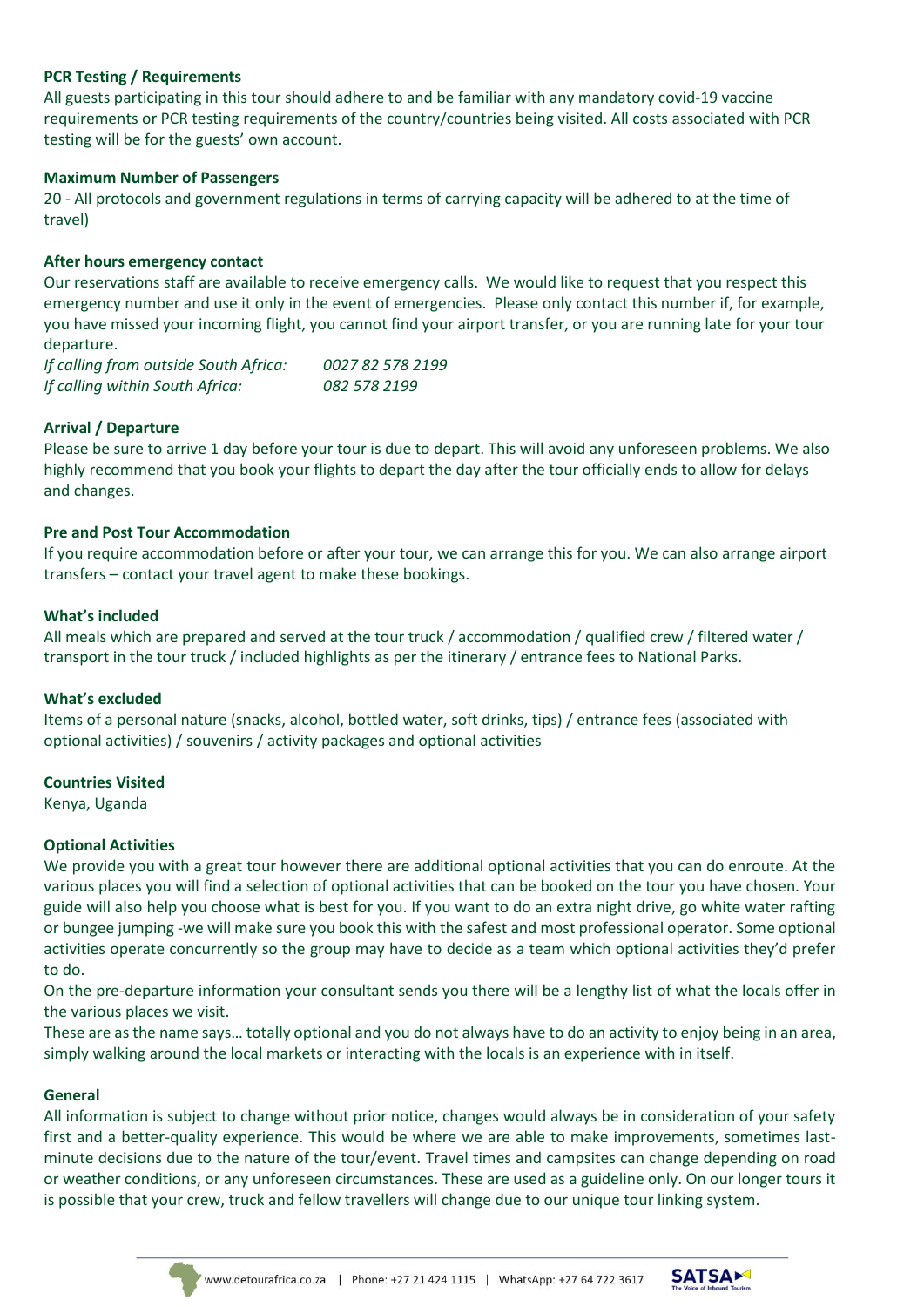Please ensure that you have received the latest version of this dossier- your consultant will send you a link to do this, we ask clients to download the latest tour dossier 1 week before your tours departure so you are up to date with any changes.

#### **Meals**

#### Breakfast:

As breakfast is served very early in the morning (if there is driving or activities to be done) it is a simple but filling breakfast: Tea and coffee, breads and spreads, cereals, yoghurts, fruits and on occasion, when there is time for a later breakfast, guides will serve a hot breakfast of scrambled eggs, porridge, bacon or beans.

#### Lunch:

Lunch is generally served at a picnic spot next to the road en route to a destination. As the guides only have approximately 45 minutes to get everyone off the truck, prepare lunch and then get everyone back on the truck again, lunches consist of sandwiches and salads (rice salad, pasta salad, tuna salad and green salad) which are quick and easy to prepare but which are quite filling. They do have meal plans which they should stick to, to ensure that there is variety on a day to day basis.

#### Dinner:

This is when the guides get time to prepare a delicious meal and they focus on a substantial protein, vegetable and carbohydrate dinner. We serve traditional cuisine consisting of braais (BBQ), potjie (stew), bobotie (mince), spaghetti and fish and chicken dishes.

Most evenings are spent talking about Africa. Your tour dossier will have details of where you will be each night and the prices of meals if we are spending an evening at leisure in a city or town. After or during dinner, guides will do briefings, please use this opportunity to discuss things with them.

#### **Special Requirements**

Please confirm to us in writing if you are a vegetarian or if you suffer from any allergies (i.e nuts, milk, fish) (i.e. vegetarian), allergies (i.e. nuts, milk, fish). Where possible our guides do try and accommodate clients with intolerances (i.e. gluten, lactose), however we cannot guarantee the availability of speciality foods en-route and we therefore recommend you to bring these items with you or purchase them prior to departing on your tour.

#### **Luggage**

We advise clients to be as light as possible when travelling through Africa. It is not a destination where you want to lug suitcases and heavy bags around. Lodges rarely have suitcase ramps meaning wheels are sometimes more of a hindrance and also impact on the case fitting in the lockers. On booking the pre-departure info will have a packing guide to help you prepare, however please note hard suitcases are not suitable. Soft bags are needed to fit in the luggage lockers.

Locker sizes are ±35cm sq, 80cm deep. If the frame of your suitcase does not fit these diameters, there is unfortunately nowhere else to safely store your bag.

#### **Should you have further questions, please feel free to contact us on the below details:**

| General Enquiries & Reservations: info@detourafrica.co.za/ |                         |
|------------------------------------------------------------|-------------------------|
| <b>Website:</b>                                            | www.detourafrica.co.za/ |
| <b>Phone:</b>                                              | + 27 21 424 1115        |
| <b>WhatsApp:</b>                                           | + 27 64 722 3617        |
| Telegram:                                                  | @DetourAfrica           |